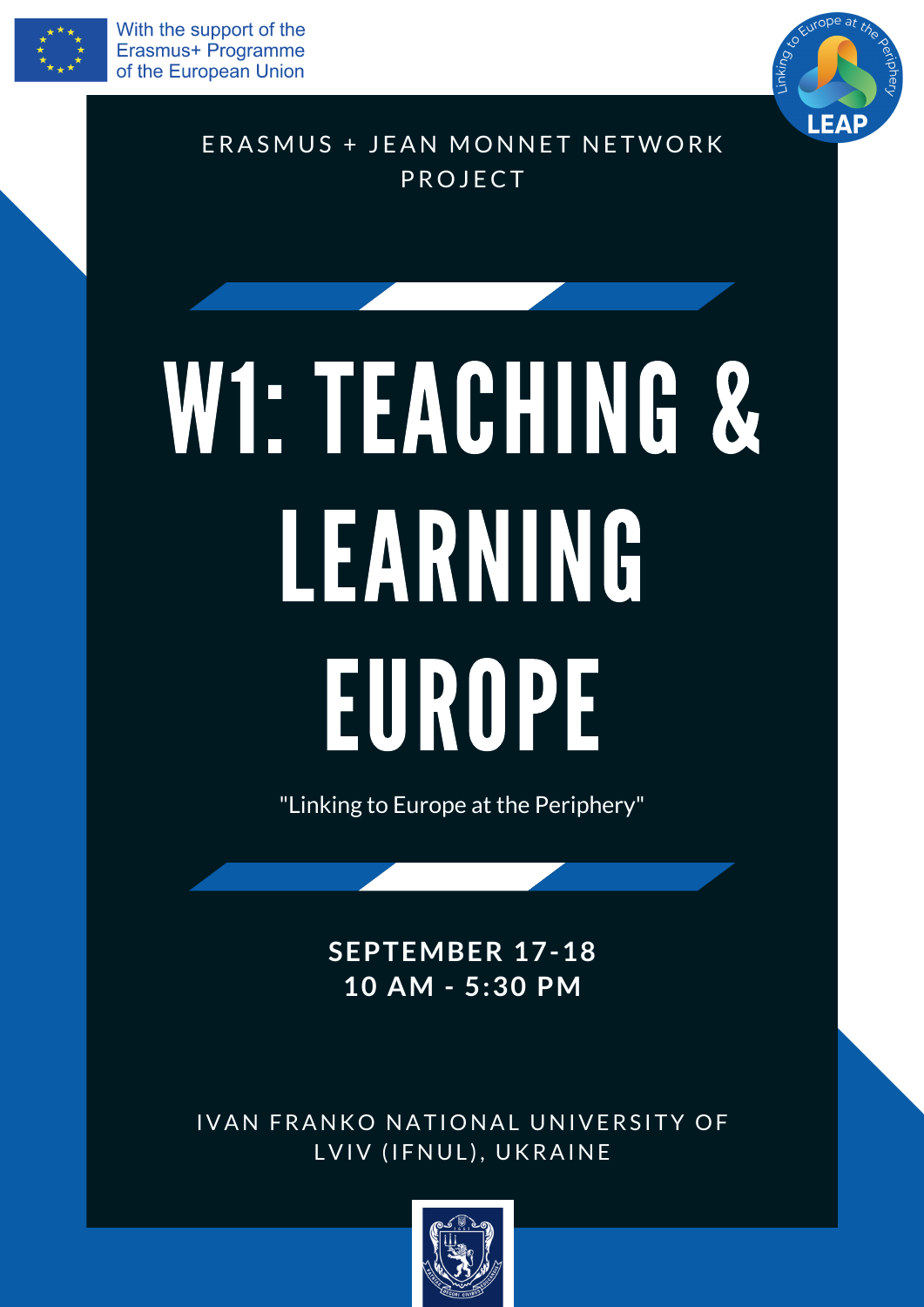



# ERASMUS + JEAN MONNET NETWORK PROJECT

## **10:00-10:15 Welcome**

Opening of the link which will be circulated in advance, so that participants can connect timely and properly.

- Roman Kalytchak, Ivan Franko National University of Lviv, Ukraine
- Basak Alpan, LEAP Coordinator, Middle East Technical University, Turkey

**Gabriela Carmen Pascariu**, "Alexandru Ioan Cuza" University of Iași, Romania - Jean Monnet Network: European Union and its neighbourhood. Network for enhancing EU's actorness in the eastern borderlands (2017-2020) European Studies and EU's Post-liberal Governmentality: Some Project-based Reflections

*Andrey Makarychev*, University of Tartu, Estonia - Jean Monnet Network for Developing European Studies in the Caucasus (2015-2018)

- *Teaching and Learning Europe at the Periphery: A Romanian Perspective.* **George-Vadim Tiugea,** University of Bucharest, Romania
	- *European Union Studiesin Azerbaijan*

*Teaching European Integration in Georgia.*

**Giorgi Gvalia,** Ilia State University, Georgia (Chair)

*Mapping EU-Turkey Studies: Theoretical, Methodological and Thematic Evolution* **Ebru Turhan, Rahime Suleymanoglu,** (Jean Monnet Module) Turkish-German University,

Anar Valiyev, (Jean Monnet Chair), ADA University, Baku, Azerbaijan

Istanbul, Turkey

**Tamar Todria**, Ivane Javakhishvili Tbilisi State University, Georgia

## **10:15-10:30 Opening remarks**

## **10:30-11:30**

## **11:30-13:00 Session 1**

**13:00-13:45 Lunch break**

# IVAN FRANKO NATIONAL UNIVERSITY OF LVIV (IFNUL), UKRAINE



## **17 SEPTEMBER 2020, THURSDAY**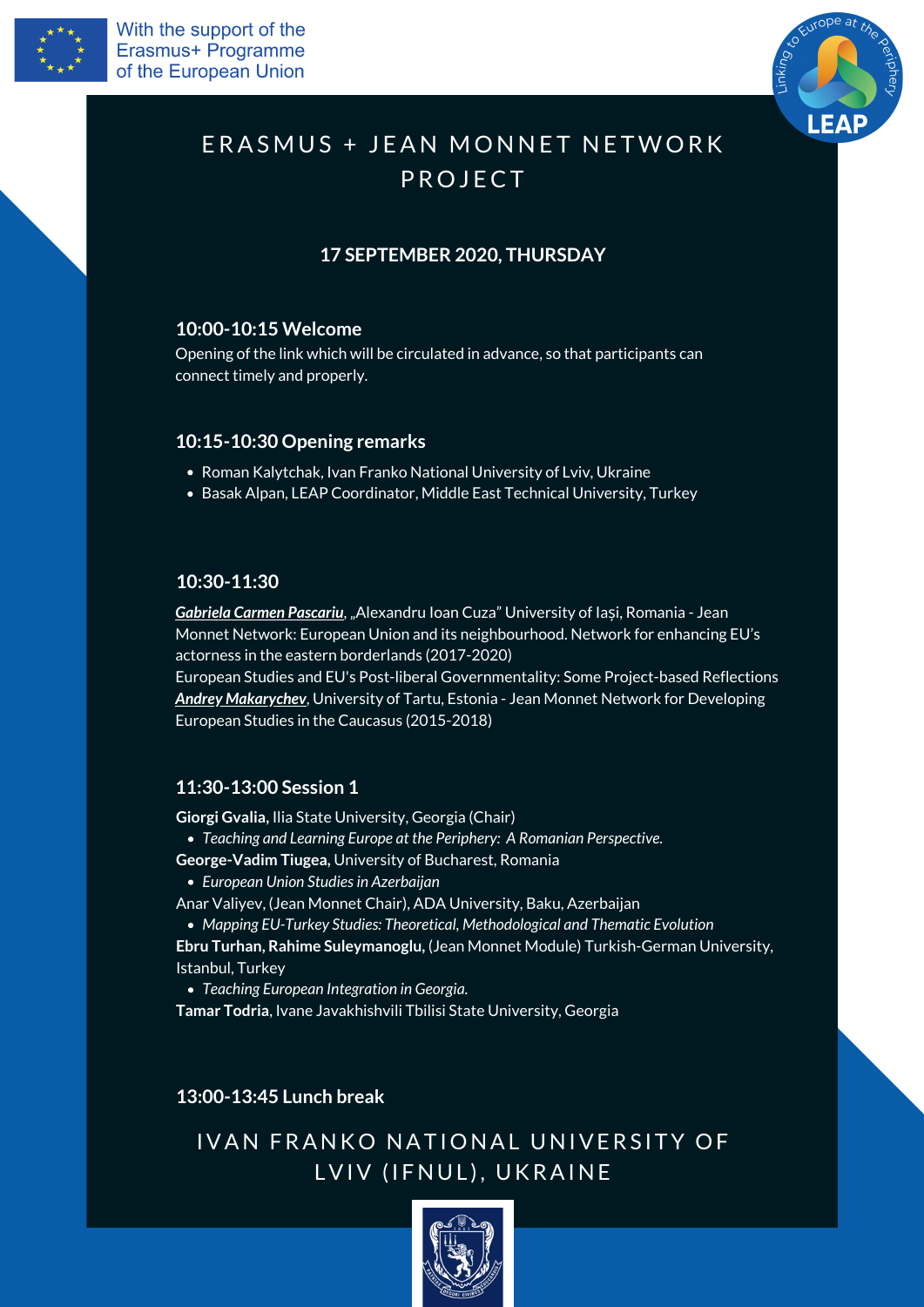



# ERASMUS + JEAN MONNET NETWORK PROJECT

*How to deal with the EU: interpretivism in case study teaching*

*Teaching European integration in Italian uppersecondary schools: the representations of EU in Texbookbooks*

*Learning EU atschool – requirement of the time or investmentsinto the future?*

*Teaching and Learning European business models*

**Miruna Troncotă**, National University of Political Studies and Public Administration, Bucharest, Romania (Chair)

**Kateřina Kočí**, **Markéta Votoupalová**, University of Economics in Prague, Czech Republic

**Lucia Boschetti**, University "Aldo Moro" – Bari, Italy

**Svitlana Batsyukova**, project "EU lessons for secondary schools of Ukraine" , Kyiv, Ukraine

**Maryna Pichugina, Lina Artemenko** (Jean Monnet Module), Igor Sikorsky Kyiv Polytechnic Institute, Ukraine

# IVAN FRANKO NATIONAL UNIVERSITY OF LVIV (IFNUL), UKRAINE



#### **15:15-15:30 Screen break**

## **15:45-17:30 Session 3**

*European Valuesin Education (Pluralism, Equality and Non-Discrimination)*

*Teaching European Values Through Experiential Learning: Case of Jean Monnet Module Euvolia*

*Centre-periphery Dynamicsin Europe*

**Afrim Hoti,** University of Prishtina "Hasan Prishtina" , Kosovo\* (Chair)

**Anna Slavko,** (Jean Monnet Module) Sumy State University, Ukraine

**Olena Tupakhina, Stanislav Cherkasov, Oleksandra Nikolova** (Jean Monnet Module) Zaporizhzhya National University, Ukraine

**Erik Gunnar Hemming**, Åland University of Applied Sciences, Finland

## **13:45-15:15 Session 2**

# **17 SEPTEMBER 2020, THURSDAY**